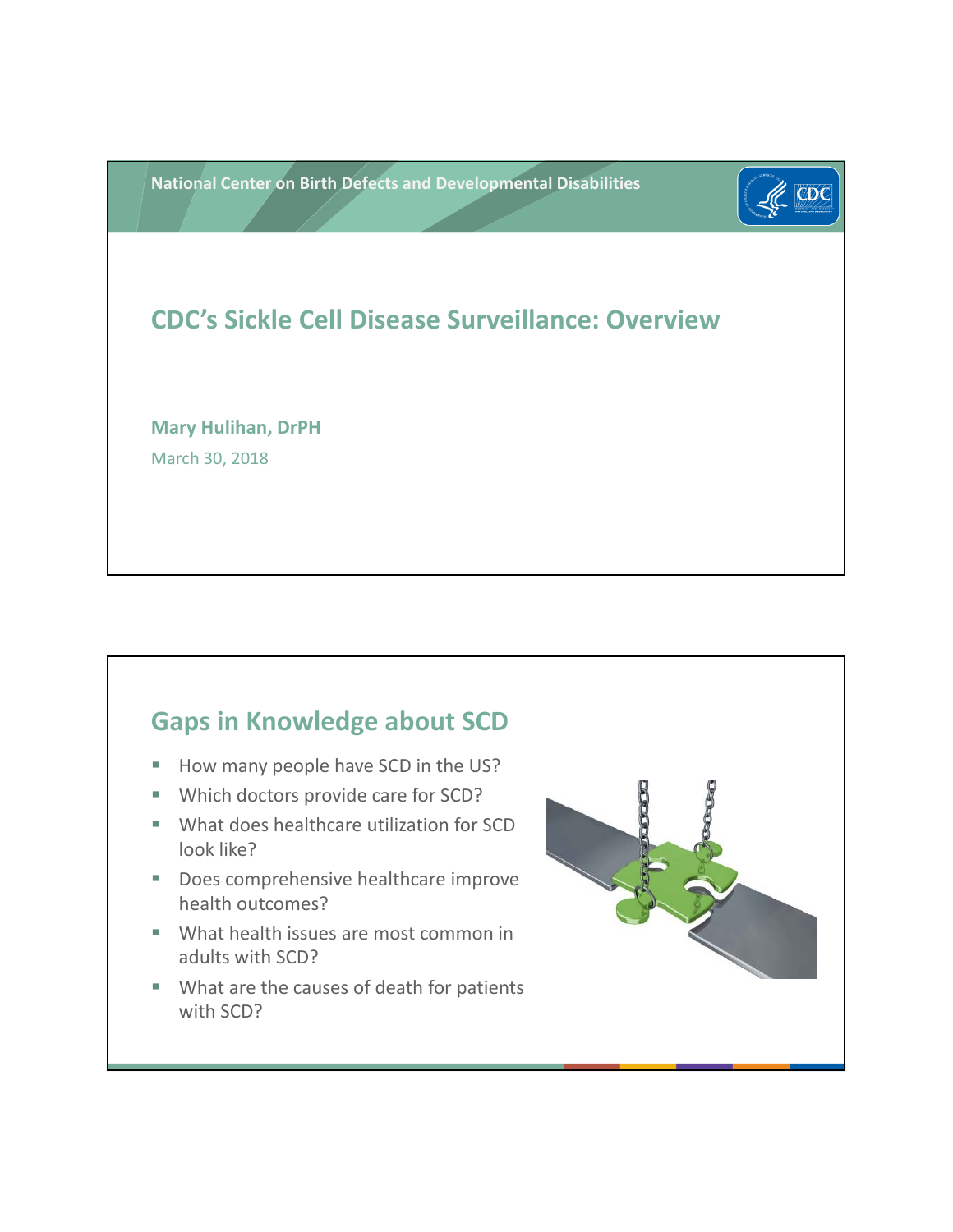## **Why are there Gaps in Knowledge?**







Lack of national data collection Clinic based Administrative data based

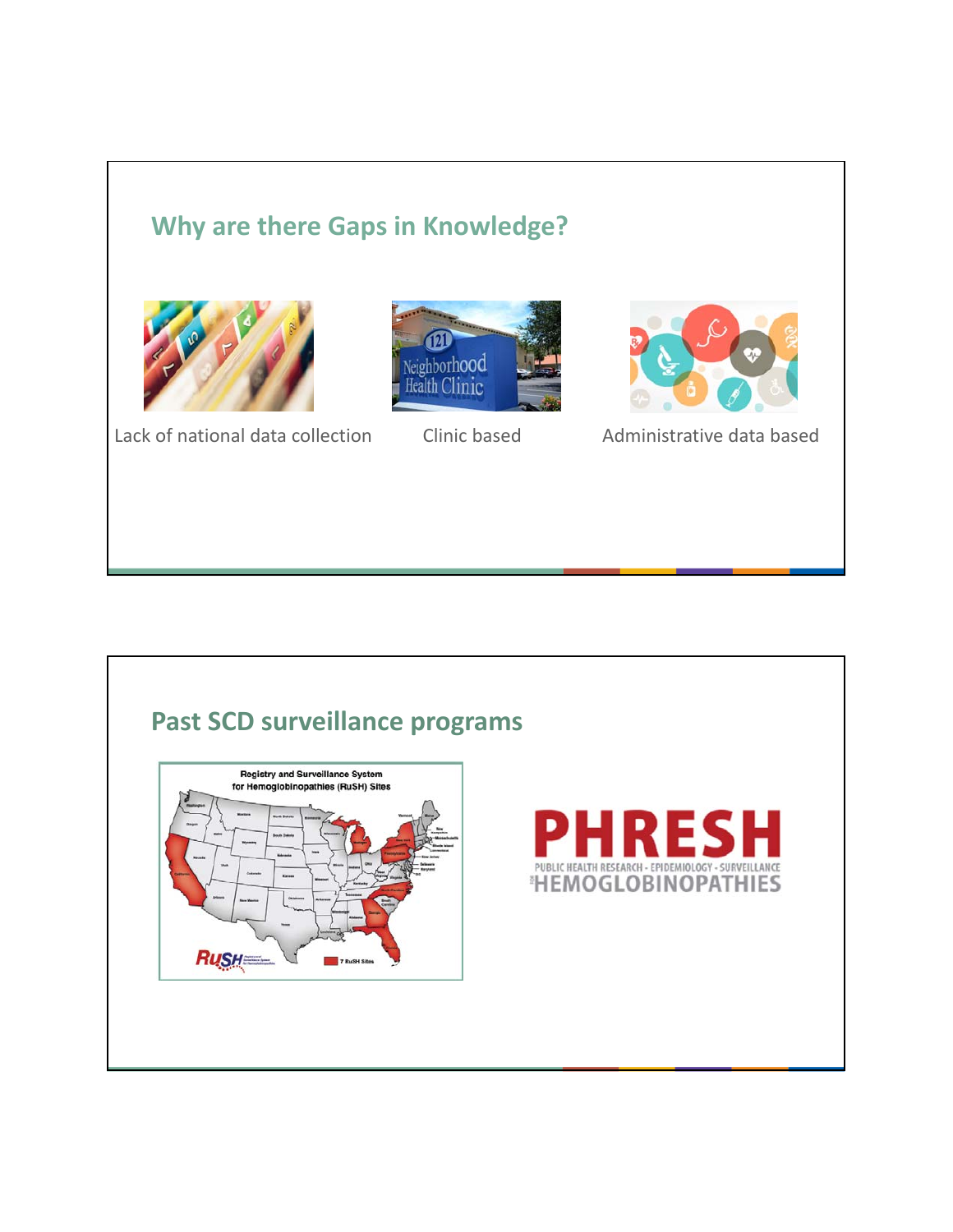#### **Current SCD surveillance program**

- Sickle Cell Data Collection (SCDC)
- Objective: Collect, synthesize and disseminate multi-source, populationbased, longitudinal data for people with sickle cell disease (SCD)
	- $-$  Establish a health profile of the SCD population
	- Track changes in SCD outcomes over time
	- Ensure credible, scientifically sound information to inform standards of care
	- Inform policy and health care practices
- Goal: Improve quality of life, life expectancy, and health among those living with SCD

#### **SCDC Data Sources**

- Newborn screening
- Medicaid
- Death records
- **Hospital discharge**
- **Emergency department**
- **Ambulatory surgery**
- **State Health Benefit Plan**
- **Immunization registry**
- Cancer registry
- **EXECOMMUNITY Based Organizations**
- Clinical centers

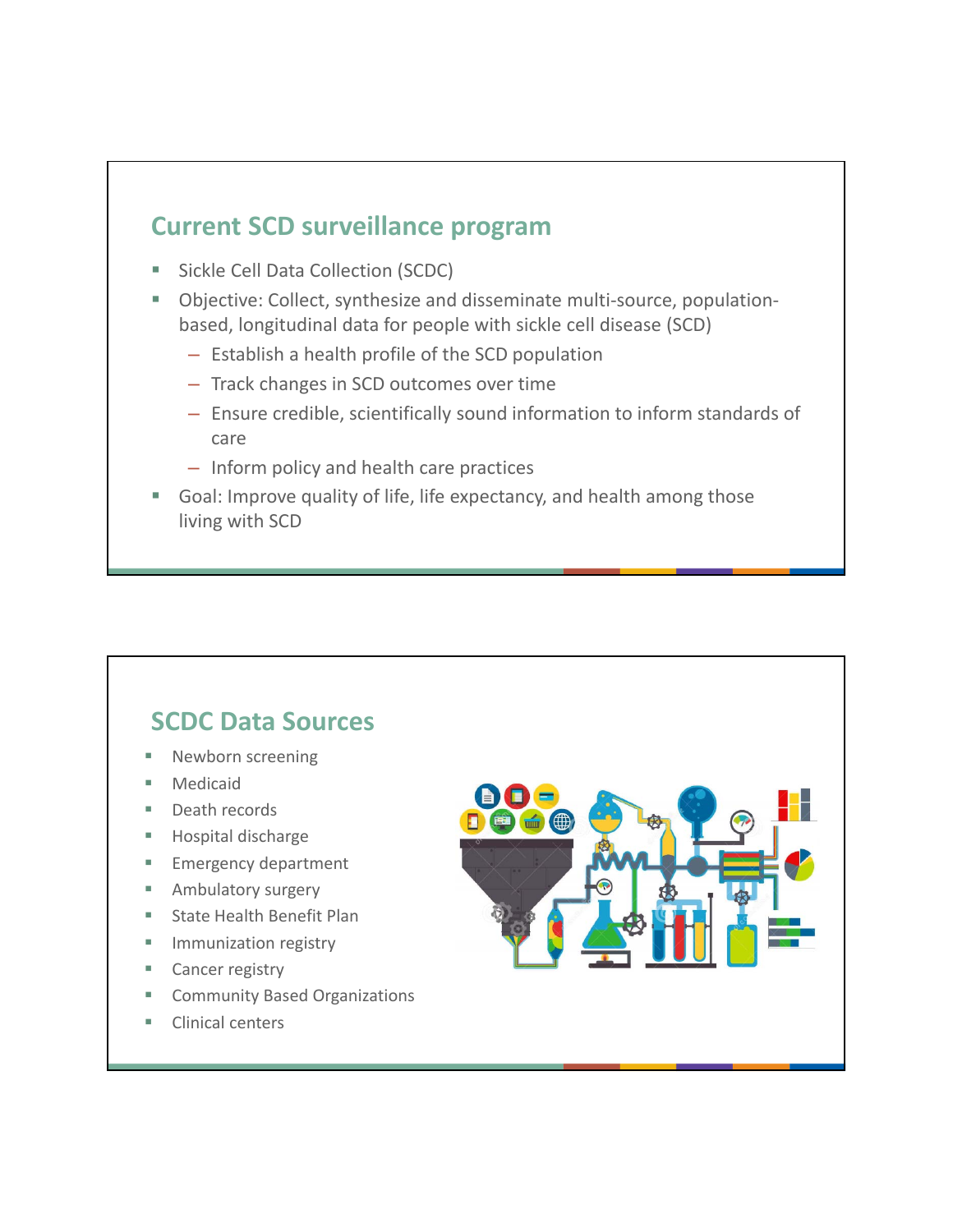## **SCDC Case Definition**

- Confirmed Cases
	- Laboratory confirmed SCD genotype
		- Newborn screening
		- Comprehensive sickle cell centers
- Probable Cases
	- Screening test or clinical determination only
		- Newborn screening
		- Comprehensive sickle cell centers
	- 3 or more healthcare encounters with SCD code in 5 years
		- Hospital/ER discharge data
		- Medicaid
- Possible Cases
	- 1 or more healthcare encounters with SCD code in 5 years

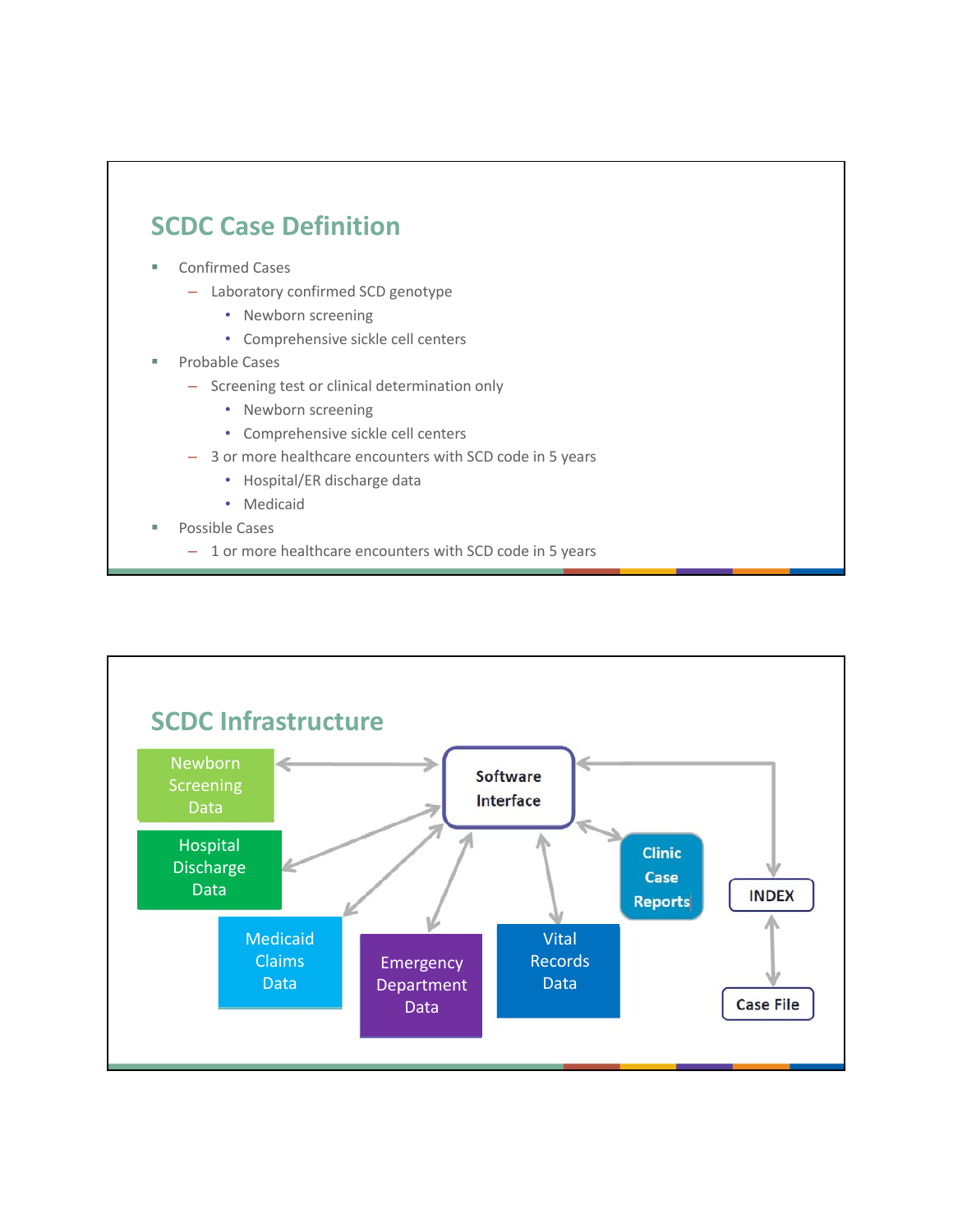#### **SCDC Contents**

- California and Georgia
- Statewide, population based, 2004-2016 data
- $\blacksquare$  Individual level with identifiers
	- Collected and maintained by state partners
- $~\sim$  12,000 15,000 patients = 12-15% of US SCD population

#### **What Happens to These Data?**

- **Duraims are to improve quality of care, health and life for those with SCD**
- To accomplish that we support all who need it with useful information at an appropriate level of detail (for the audience, for privacy, etc.)
- We put out and amplify our useful information through:
	- – Publication/Presentation
	- – Health education
	- – Outreach
	- – Collaboration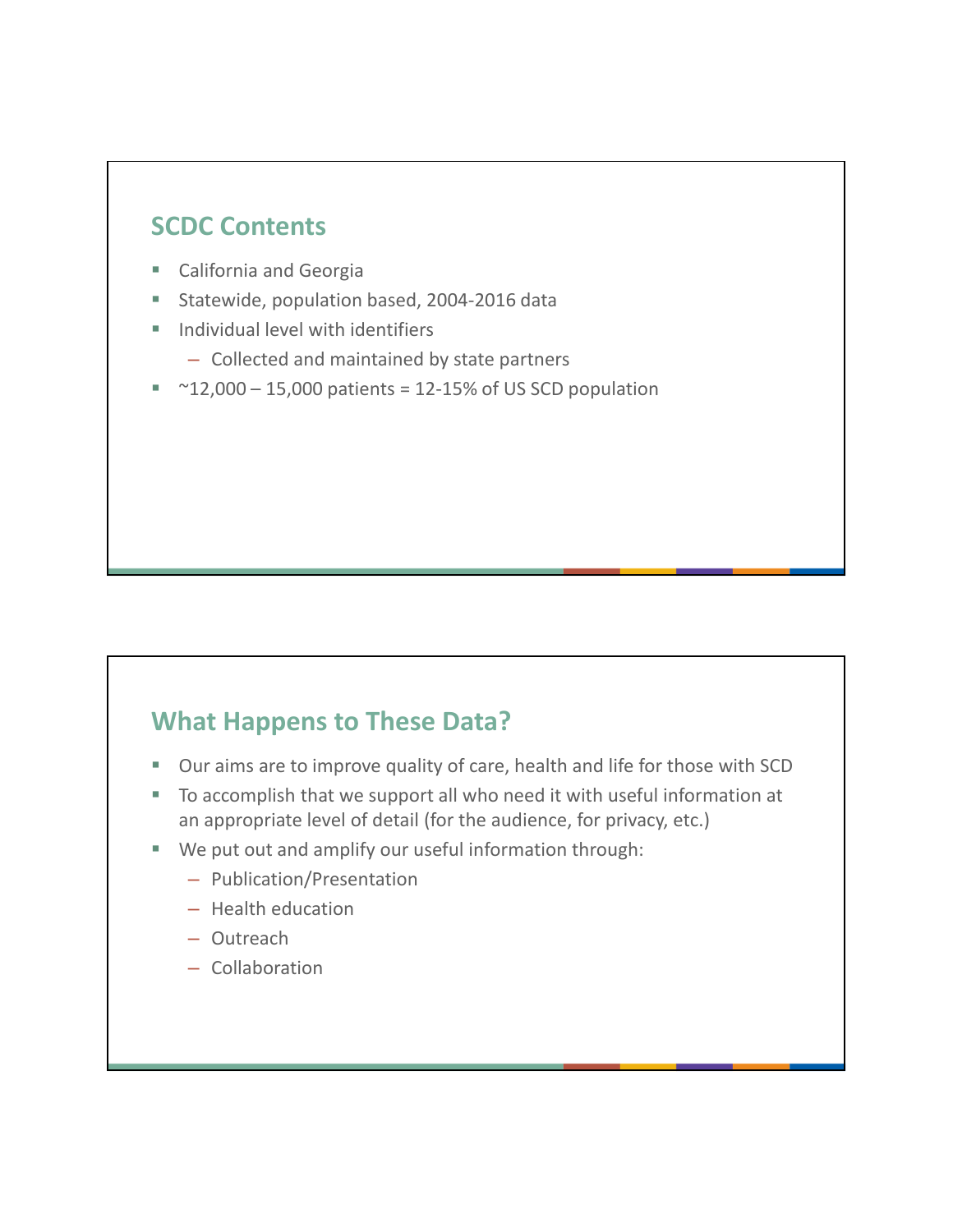

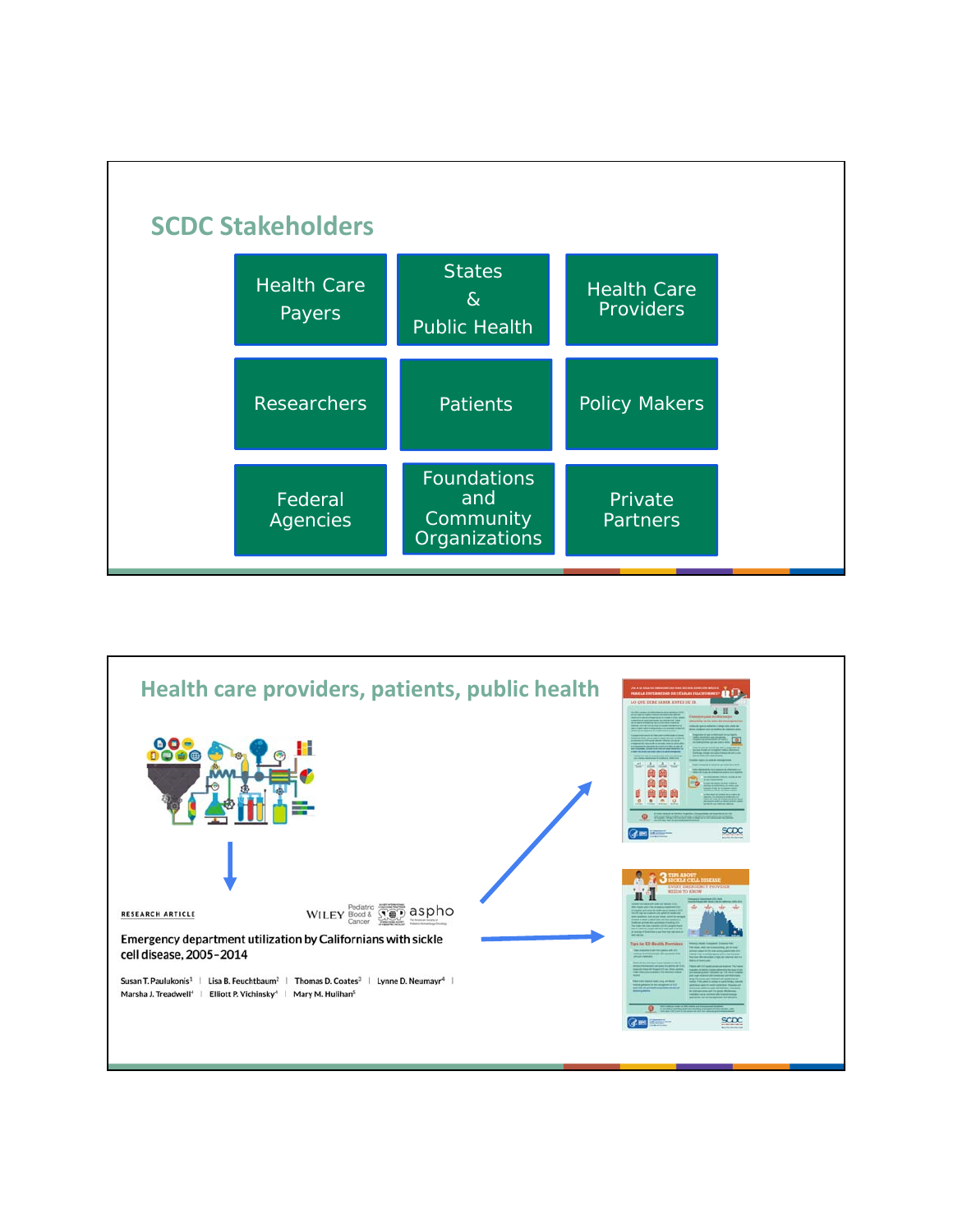

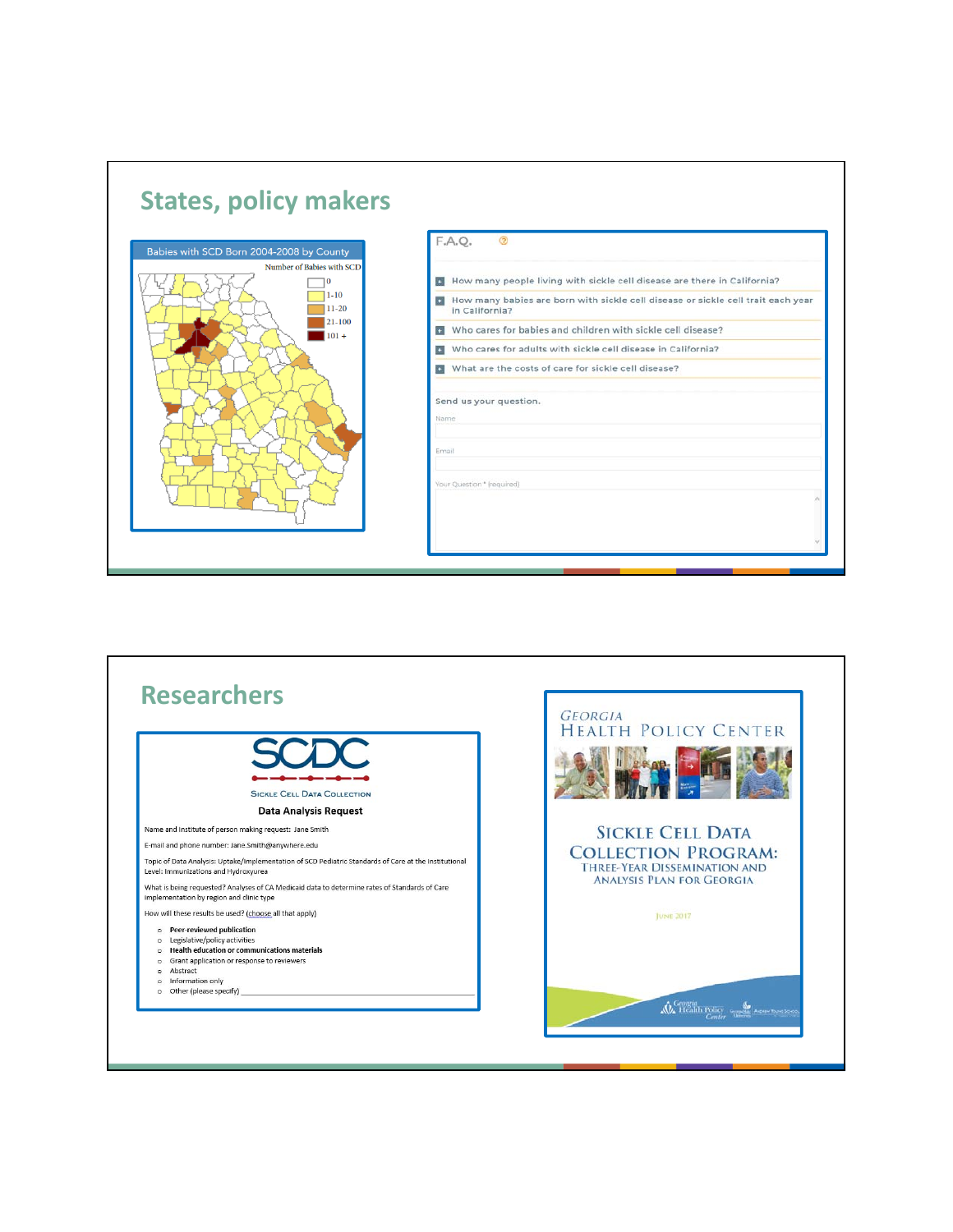

#### **SCDC Resources**

- https://www.cdc.gov/ncbddd/hemoglobinopathies/scdc.html
- https://www.cdcfoundation.org/improving-lives-people-sickle-cell-disease
- http://casicklecell.org/index.php/Cadata/
- http://ghpc.gsu.edu/project/hemoglobin-disorders-data-coordinatingcenter/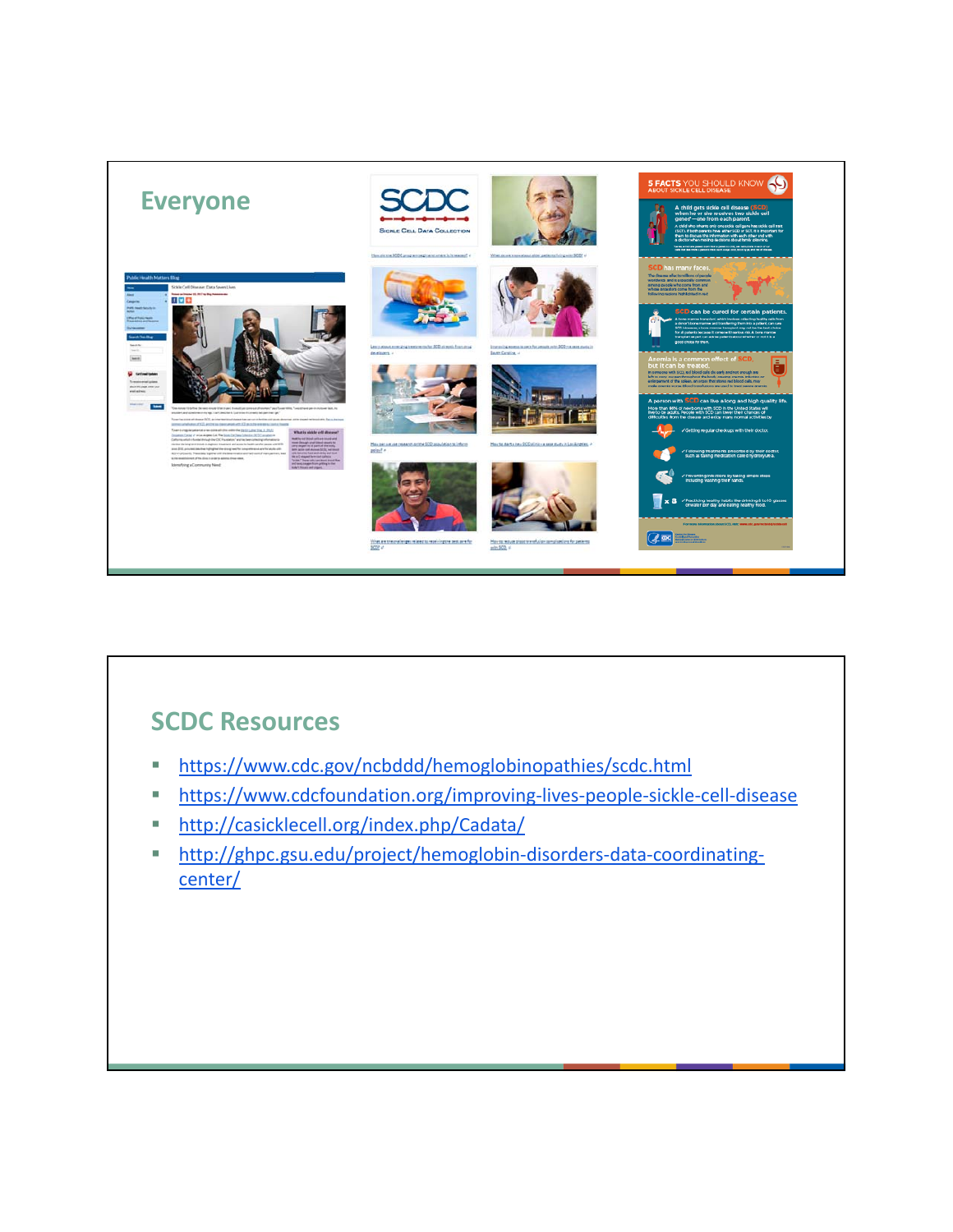#### **SCDC Expansion**

- **Based on the Project ECHO model**
- 2 year tele‐mentoring based Training Institute
	- Led by CDC, Georgia, and California
	- – Monthly didactic + information sharing sessions
	- Monthly homework and milestones
	- – Bi‐annual in‐person meetings
- Ready to implement state-based SCD surveillance upon completion

#### **Proposed monthly sessions**

- 
- **Partner identification and** engagement Data collection
- SCDC data overview Data cleaning
- Data sources and data management Linking across data sources
- Identifying and engaging with data De-duplicating source owners **Within a single data source**
- Working with Institutional Review Across multiple data sources Boards **Data warehousing** Data warehousing
- 
- **Setting up data sharing agreements**
- Building an SCDC team What does an SCDC data system look like?
	-
	-
	-
	-
	-
	-
	-
- Data security **Developing an SCDC** data system